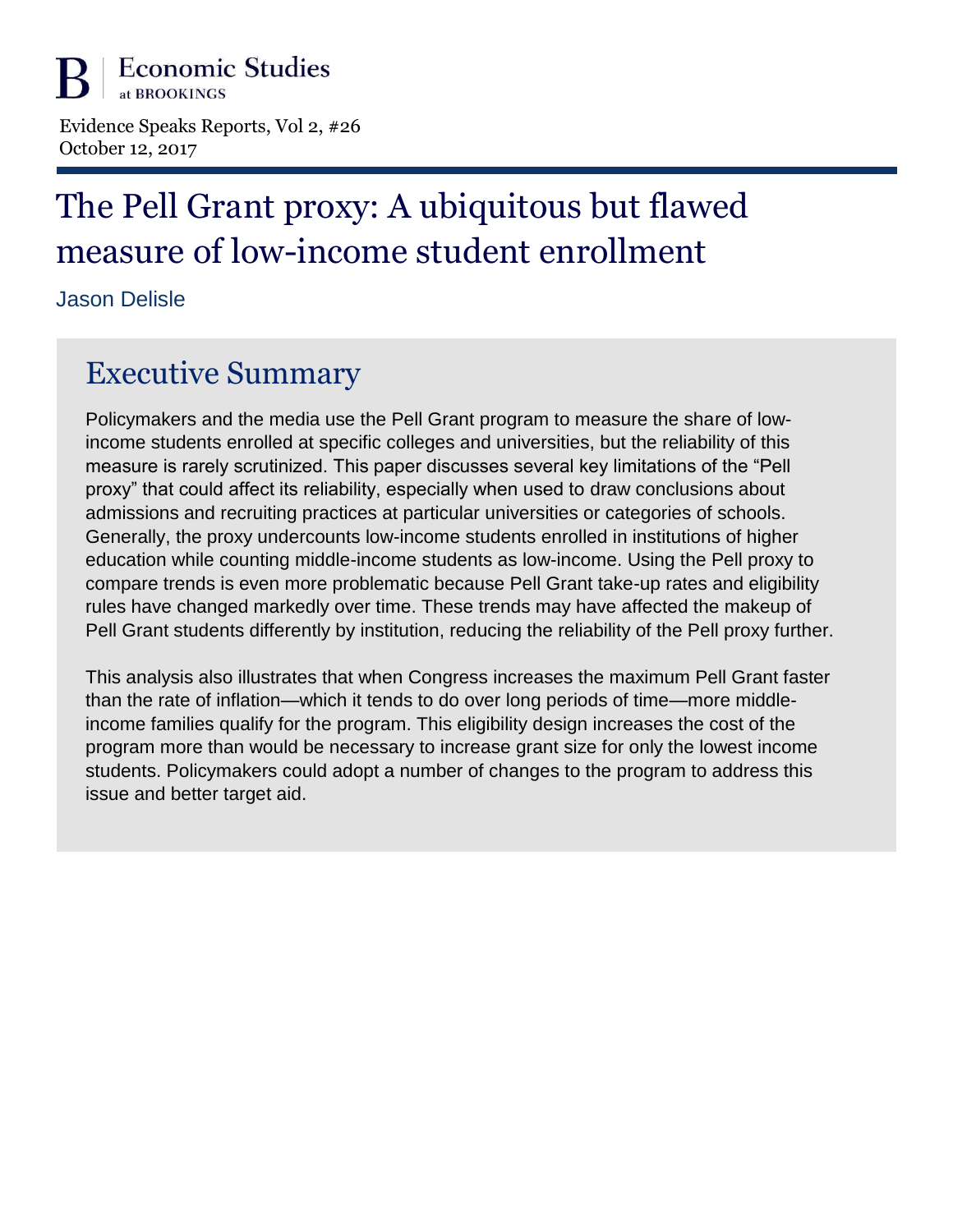## *Introduction*

Few statistics in higher education policy receive as much attention as the share of students from low-income families who attend different types of colleges and universities, particularly the most elite and selective institutions. Policymakers and the media use this enrollment information to assess the economic diversity of the student body at individual universities, whether universities are effectively recruiting low-income students, and how access to college has changed over time for students in different income groups. Yet hardly any of these analyses use actual information about a student's income. Instead, they categorize all students who received a federal Pell Grant as low-income.

For example, *U.S. News* reports the "economic diversity" of what it ranks as the top 25 national universities using the share of undergraduates at each school who received Pell Grants. *U.S. News* is careful to acknowledge that this is not a perfect measure of low-income status but goes on to say, "Many experts say that Pell figures are the best available gauge of how many lowincome undergraduates there are on a given campus."<sup>1</sup> Similarly, researchers at the Georgetown University Center on Education and the Workforce, in a report about Pell Grant recipients at selective universities, write that "the vast majority of Pell Grant recipients come from families with very low incomes about 73 percent have an annual income of \$30,000 or less," which is why the share of students receiving Pell Grants "has become a widely-acknowledged proxy for how many low-income students a college or university is serving."<sup>2</sup>

Similar to these two examples, many analyses that use Pell Grants to count lowincome students warn that the measure is not perfect. Even so, they rarely provide much information on what the limitations of using this "Pell proxy" actually are. Some researchers have, however, uncovered flaws





in the Pell proxy. In 2005, Jeffery Tebbs and Sarah Turner of the University of Virginia concluded that the limitations were severe enough to make it "inappropriate" for assessing enrollment policies and trends.<sup>3</sup>

This paper builds on and updates that work. It aims to provide more information on the Pell proxy's limitations by making the proxy the focus rather than the means of the analysis. The paper first provides a brief explanation of the Pell Grant program, and discusses the available data on recipients and low-income student enrollments. It then illustrates some of the limitations of the Pell proxy through an analysis of five iterations of the National Postsecondary Student Aid Study (NPSAS) spanning the years 1995-96 to 2011-12, the most recent year for which data are available. The NPSAS is a nationally-representative dataset of college enrollees, and unlike other datasets, it includes information on student incomes and financial aid awards.

The analysis reveals several key limitations of the Pell proxy that could affect its reliability, especially when it is used to draw conclusions about admissions and recruiting practices at particular universities or categories of schools. Generally, the proxy undercounts low-income students enrolled in institutions of higher education while counting some middle-income students as low-income. Using the Pell proxy to compare trends is even more problematic because Pell Grant take-up rates and eligibility rules have changed markedly over time. These trends may have affected the makeup of Pell Grant recipients and the share of students of students who receive Pell Grants differently at each institution, further reducing reliability of the Pell proxy to make cross-institutional comparisons.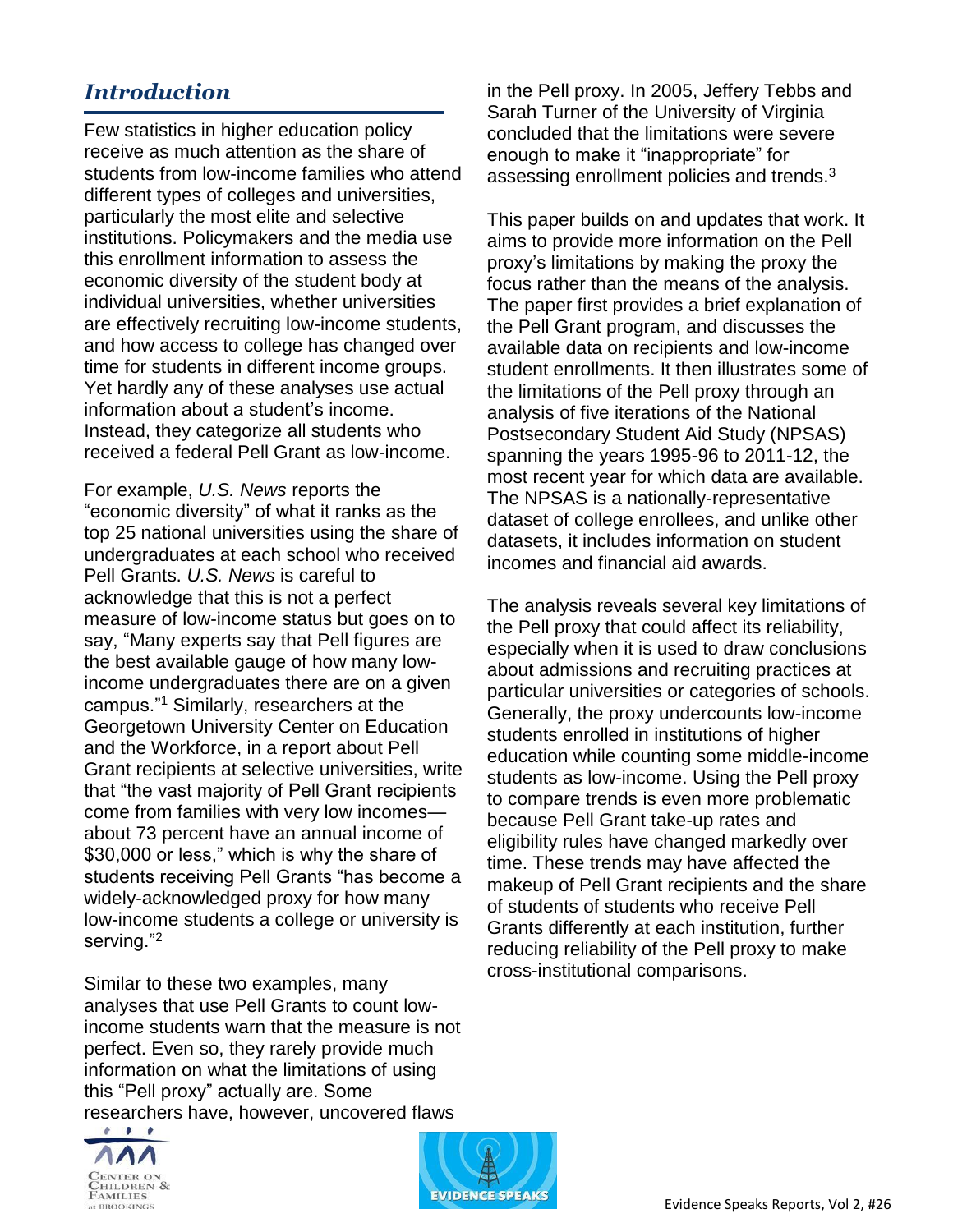## *The Pell Grant program: Eligibility and application process*

The Pell Grant program has been the cornerstone of federal student aid for postsecondary education since its inception in the 1970s. It provides portable grants to students enrolled in undergraduate degree and certificate programs who meet a financial means test. Congress sets the maximum grant that a student can receive annually through the budget and appropriations process. Not all students receive the maximum; grants are awarded on a sliding scale based on a student's financial need.

Students fill out the Free Application for Federal Student Aid (FAFSA) to apply for Pell Grants, student loans, and other aid. The application establishes the "expected family contribution" (EFC) a student—and her parents if she is a dependent—can put toward her education costs each year. Generally, students with an EFC less than the maximum Pell Grant qualify for a grant equal to the difference.<sup>4</sup> For example, in the 2011-12 academic year the maximum Pell Grant was \$5,550. A student with an EFC of \$4,000 would therefore qualify for a \$1,550 Pell Grant for the academic year if enrolled full time. 5

Students are informed of their EFC after completing the FAFSA, but are not awarded a Pell Grant until they apply to and enroll in a college or university. Upon accepting the grant, the Department of Education disburses the funds to the institution. Students can then use this for tuition, fees, books, and living expenses while enrolled, but they cannot receive a grant that exceeds this total cost of attendance in a given year. Additional eligibility restrictions are discussed in a later section.

## *Why Pell is a widely-used proxy*

There are several reasons why researchers and the media almost exclusively use the Pell proxy to measure the share of low-income students at colleges and universities. First and foremost, the program historically has provided grants largely to students from lowincome families. The median income of a Pell Grant recipient in 2011-12 was approximately \$17,300.

Second, data and statistics are readily available. The U.S. Department of Education's Integrated Postsecondary Education Data System (IPEDS) requires institutions of higher education to submit data on the share of their students who received Pell Grants. The data are then made publicly available on the IPEDS website. The Department also publishes separate data on Pell Grant disbursals for each institution of higher education on its website, which researchers can compare with enrollment figures published by these institutions to calculate the share of students with Pell Grants.

A third reason for the measure's ubiquity is that data on student incomes at different institutions of higher education are limited. While institutions are required to report information on the race and gender of their students (and myriad other statistics through the IPEDS system) they do not report the share or number of students from different income groups. As a practical matter, they may not have this information for all students, especially those who do not file applications for financial aid.

There are some exceptions to this lack of information on student incomes. Since 2008, the government has required institutions to report a limited set of statistics on student incomes to the IPEDS system, but a long list of limitations apply to these statistics such that they might account for only 5 percent of



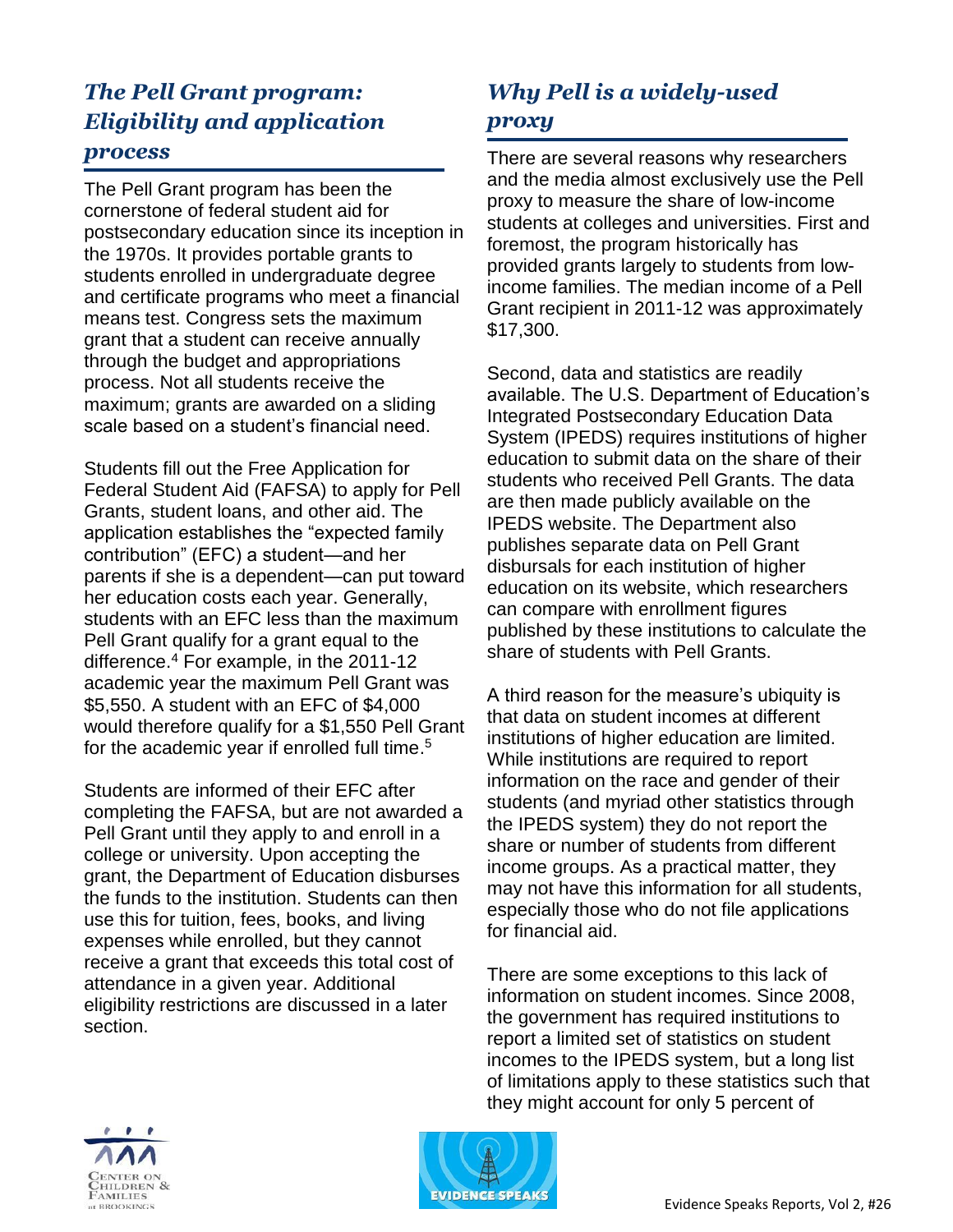undergraduates at a university. Moreover, the data sorts students into five predetermined income groups that are not adjusted for inflation over time.<sup>6</sup>

A recent paper and accompanying dataset released in 2017 by economist Raj Chetty and the Equality of Opportunity Project provides another source of income information.<sup>7</sup> Chetty and his colleagues use non-public data from individual federal income tax returns to examine the share of students at each college who are from low-income families, defined as the bottom income quintile. However, the analysis is limited to students age 19 to 22, which fails to capture a large group of older, independent students, many of whom are low-income.<sup>8</sup>

In summary, the share of students who received a Pell Grant is a widely used proxy for low-income students because grants are awarded mainly to those students; data on how many students at each institution of higher education receive a Pell Grant is readily available; and finally, data on student incomes at each institution of higher education has only recently become available and does not cover all students at each institution. This is not to say, however, that the Pell proxy is perfectly accurate. A better understanding of its limitations will help inform how researchers and the media use the proxy and how they disclose its shortcomings.

## *Analysis: Pell Grant recipients by income group*

The U.S. Department of Education's NPSAS dataset can provide some insight into the accuracy of the Pell proxy. This quadrennial dataset includes student-level records for approximately 100,000 undergraduates and is designed to be nationally representative of students attending institutions eligible for federal aid programs. The data come from multiple sources, including college and university records, government databases,



and student interviews. The NPSAS is not representative at the institutional level, however, meaning it cannot be used to assess the share of students at a particular college who are low-income or receive Pell Grants. Despite this limitation, the NPSAS data can still be used to identify potential problems with the Pell proxy and examine its accuracy for broad categories of institutions.

As a first step in the analysis of Pell Grant recipients by income group, I limit the data to U.S. citizens or legal residents enrolled in bachelor or associate degree programs, or certificate programs. Students who do not meet these requirements are generally ineligible for a Pell Grant. I then create four income groups for the academic years 1995- 96, 1999-00, 2003-04, 2007-08, and 2011-12, adjusting the income brackets for inflation for the earlier datasets so that the groups are comparable.<sup>9</sup> Using the 2011-12 data as the base year, the groups are \$0 to \$30,000, which this paper will refer to as low-income; \$30,001 to \$65,994; \$65,995 to \$106,993; and \$106,994 and higher.<sup>10</sup> The analysis uses total income, not adjusted gross income reported on the student's or parent's federal income taxes and FAFSA, although the two measures of income are similar.<sup>11</sup> The data reflect income one year prior to each academic year (e.g., income data for the 2011-12 year is from 2010).

### *Why do many low-income students not receive a Pell Grant?*

Looking first at the share of students in the low-income group who received Pell Grants in the most recent year (2011-12) reveals that only 68.7 percent of low-income students received a Pell Grant in 2011-12. Most studies using the Pell proxy, however, are focused on four-year institutions, and limiting the analysis to this group of students shows that the share of low-income students who received a Pell Grant is still surprisingly low (73.2 percent). These results stand in contrast to the implicit

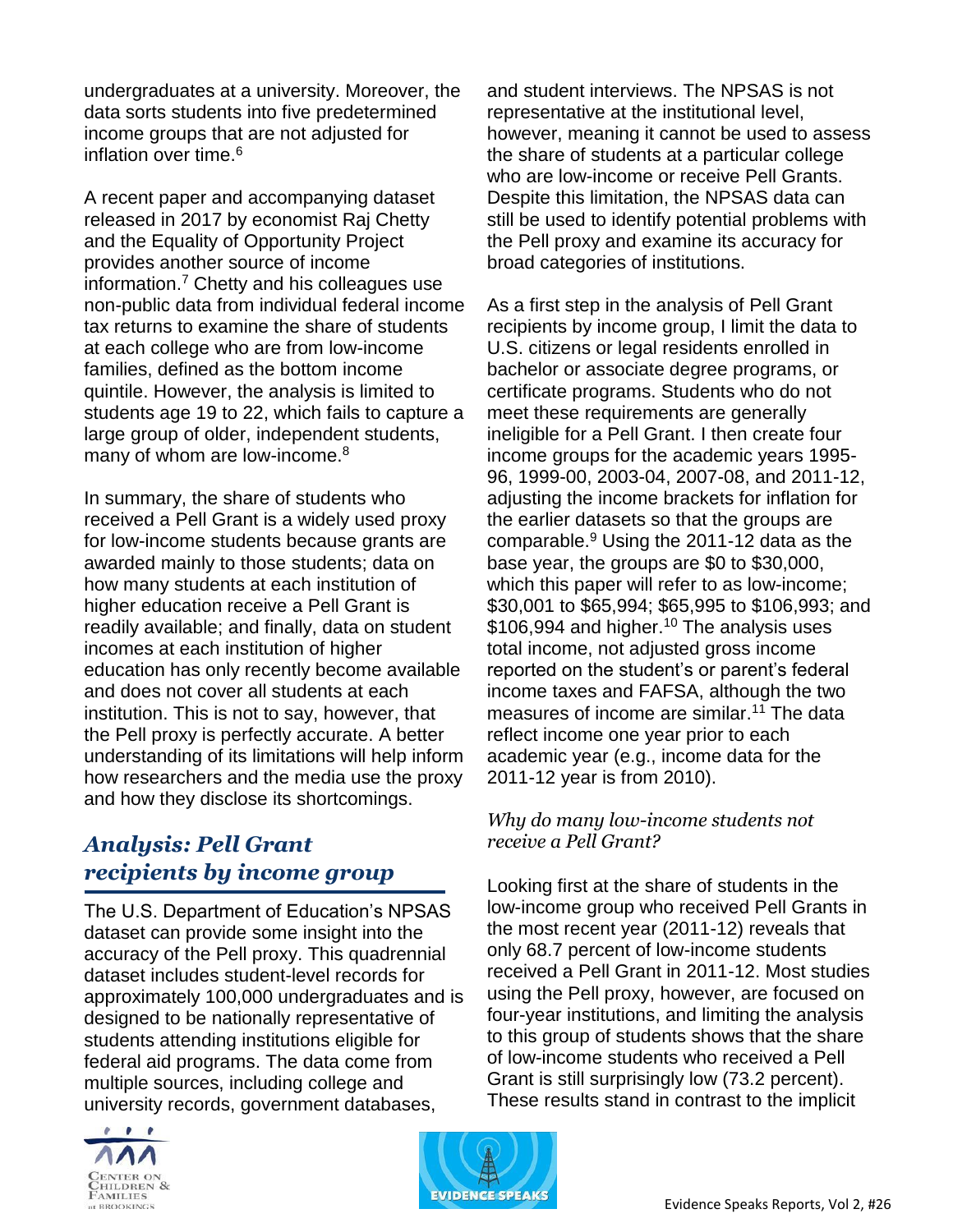assumption in the Pell proxy that nearly all low-income students receive Pell Grants. In reality, the Pell proxy falls far short of capturing 100 percent of low-income students, even at four-year institutions, which receive the most attention when it comes to low-income student enrollment.

The NPSAS data also offer some possible explanations why so many low-income students do not receive Pell Grants.<sup>12</sup> A straightforward one is that these students do not apply for aid. Indeed, as Figure 1 shows, 16.2 percent of low-income students in 2011- 12 did not file a FAFSA, which accounts for about half of the students who did not receive Pell Grants. But as Figure 1 also shows, the other half of low-income students who did not receive a Pell Grant *did* file a FAFSA*.*

It may be surprising that low-income students who filed a FAFSA did not receive Pell Grants. It turns out that about a quarter of those students may have significant assets despite their low incomes. The EFC formula appears to have captured that information and disqualified them for a Pell Grant. In short, failing to apply for a grant or having an EFC that exceeds the maximum Pell Grant explains much of why these low-income students did not receive Pell Grants. What explains the rest is less clear, at least from the NPSAS data.

#### *Figure 1:*



Comparing low-income students who received a Pell Grant with those who did not in 2011-12 provides just a few clues. Figure 2 shows that low-income students who did not receive a Pell Grant are more likely to be independent (i.e., not dependents of their parents) and earn more while enrolled. They are also more likely to attend part-time and are more likely to attend institutions with lower prices. In fact, nearly one in five of those who did not receive a grant were enrolled less than half time, whereas students who did receive a grant all attended at least half time or full time. Attending less than half time does not make these students ineligible for a Pell Grant, but it does make them ineligible for other federal aid like student loans, which may dissuade them from filing the FAFSA and qualifying for a Pell Grant.

Another possible explanation for the missing Pell Grant recipients could be that these students have other financial aid such that they do not need or want a Pell Grant. The data do not, however, offer much support for this theory. Just 21 percent of low-income students who do not receive a Pell Grant have any form of other grant aid, and the median amount is \$1,008.



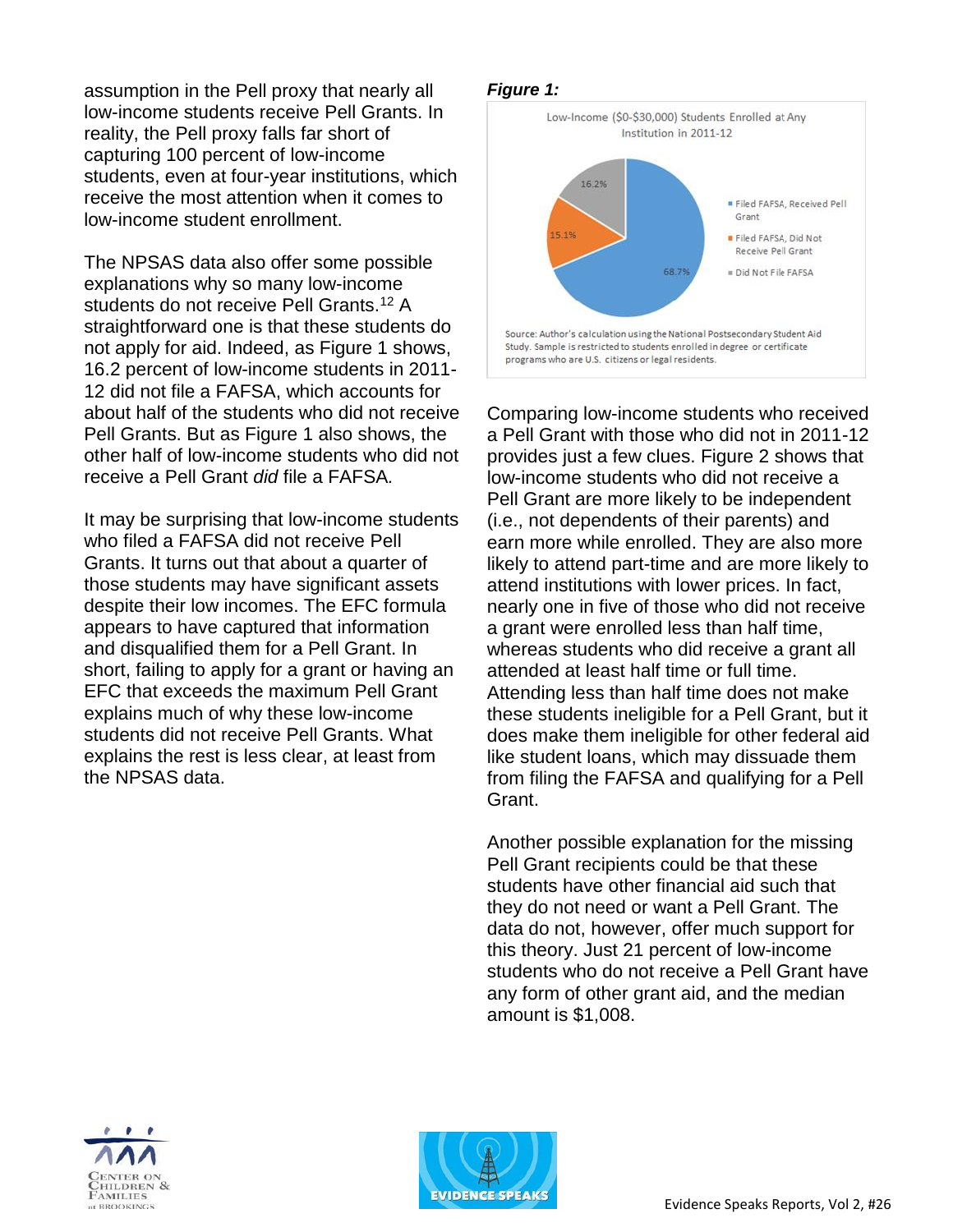#### *Figure 2:*

| Descriptive Statistics for Low-Income (\$0-\$30,000) Students |
|---------------------------------------------------------------|
| by Pell Grant Receipt 2011-12                                 |

|                                          | <b>All Institutions</b> |         | <b>Four-Year Institutions</b> |          |
|------------------------------------------|-------------------------|---------|-------------------------------|----------|
|                                          | Pell                    | No Pell | Pell                          | No Pell  |
| <b>Filed FAFSA</b>                       | 100%                    | 48%     | 100%                          | 48%      |
| EFC exceeds \$5,272*                     | 0%                      | 25%     | 0%                            | 28%      |
| EFC of \$0*                              | 83%                     | 58%     | 79%                           | 50%      |
| Independent student                      | 67%                     | 84%     | 53%                           | 82%      |
| Attending less than half time            | 1%                      | 19%     | 0%                            | 11%      |
| Avg. full-time tuition paid (before aid) | \$8,560                 | \$6,294 | \$10,948                      | \$10,038 |
| Avg. part-time tuition paid (before aid) | \$2,761                 | \$1,895 | \$4,029                       | \$3,034  |
| Have non-federal grant aid               | 42%                     | 21%     | 61%                           | 23%      |
|                                          |                         |         |                               |          |
| Avg. living costs (before aid)           | \$10,287                | \$6,789 | \$12,012                      | \$8,082  |
| Avg. eamings while enrolled              | \$5,065                 | \$6,854 | \$4,482                       | \$6,264  |
|                                          |                         |         |                               |          |
| Filed federal tax retum (Dependents)     | 83%                     | 87%     | 86%                           | 88%      |
| Filed federal tax return (Independents)  | 74%                     | 79%     | 79%                           | 82%      |
|                                          |                         |         |                               |          |

Source: Author's calculation using the 2011-12 National Postsecondary Student Aid Study

\*Of students who filed a FAFSA. Students with an EFC less than 95% of the maximum Pell Grant qualified for a Pell Grant in 2011-12. The maximum Pell Grant was \$5,550.

There are other restrictions that affect Pell Grant eligibility that may play some role in disqualifying students, but the NPSAS does not include any data about them. For example, students in default on a federal student loan are ineligible for Pell Grants. About one in five recipients of a federal student loan are currently in default and there is some evidence that students from lowincome families are more likely to default on a student loan.<sup>13</sup> It is possible that some of the low-income students who do not receive a Pell Grant have re-enrolled in institutions of higher education after previously dropping out and defaulting on a federal student loan and are therefore ineligible. Students convicted of a drug offense while receiving federal student aid are also not eligible for a Pell Grant. And students failing to make "satisfactory academic progress" (i.e., maintain a minimum grade-point average) lose eligibility. Of course, another explanation is that some lowincome students may be eligible for a Pell



Grant and opt not to take it—even after applying.

#### *Why an increasing share of students receive Pell Grants*

So far the discussion has focused on the share of students who did *not* receive a Pell Grant in 2011-12, which has implications for the Pell proxy because it suggests the proxy is undercounting low-income students. But another important finding in this analysis that merits more attention is the increasing share of students who *do* receive Pell Grants. This finding suggests that the Pell proxy has reliability problems when researchers use it to compare low-income student enrollments over time. Increases in the share of students who receive Pell Grants may not signal that a university has actually enrolled more lowincome students; it may be that more of its low-income students are receiving grants, which would be consistent with national trends shown in this analysis.

In 1995-96, fewer than half of students in the low-income group received a Pell Grant. Each successive year in the analysis shows the share increasing, with increases in the late 1990s and those from 2007-08 to 2011-12 being the largest (see Figure 3). The change over time in the share receiving Pell Grants is even larger for the students whose families earned between \$30,001 and \$65,994. Just 16.7 percent of these students received Pell Grants in 1995-96, but over time that share more than doubled to 43.8 percent. The same pattern is evident when restricting the analysis to students attending four-year institutions (see Figure 4).

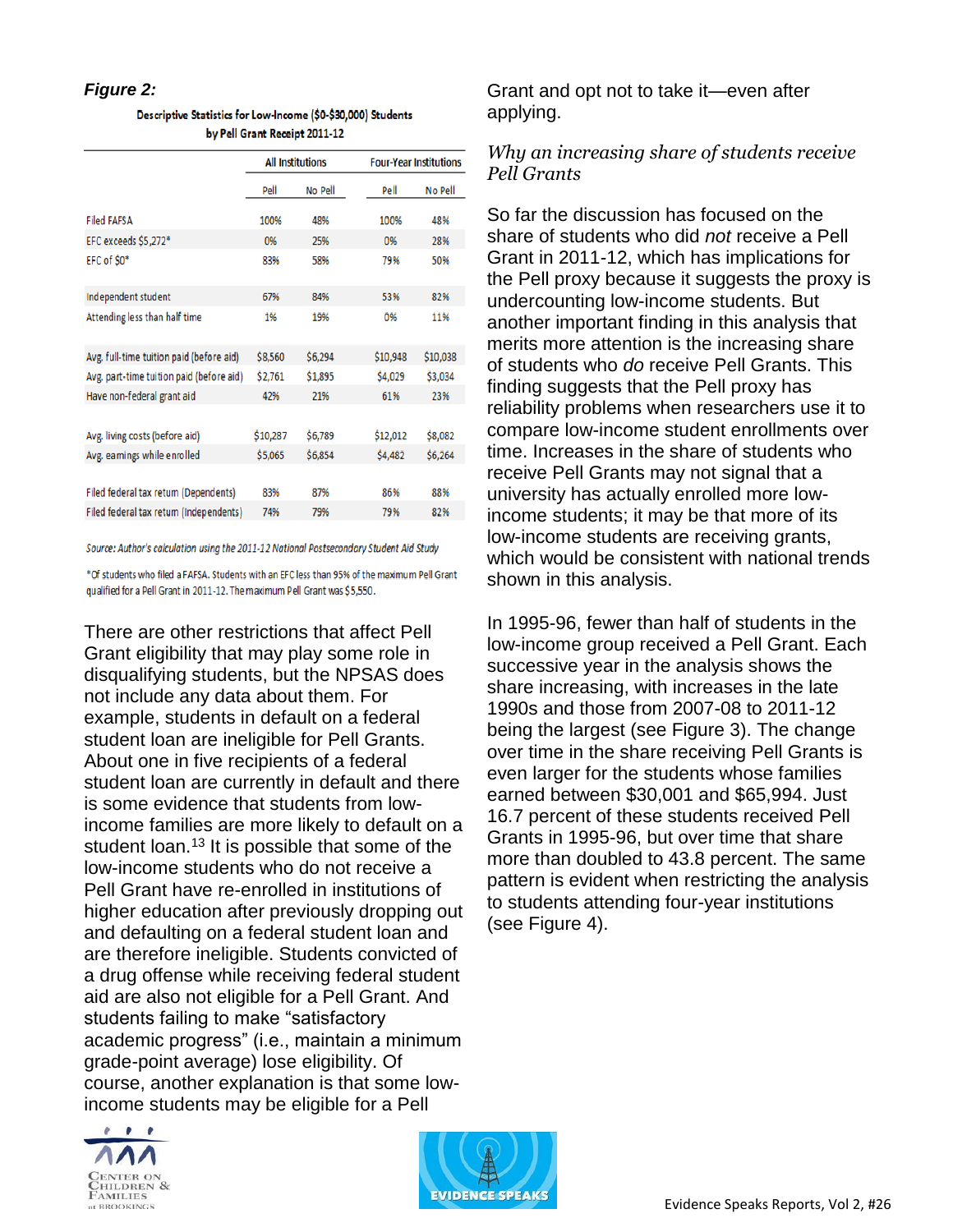#### *Figure 3:*



#### *Figure 4:*



One reason a larger share of students received Pell Grants over time appears to be that more of them filed the FAFSA. Figure 5 shows that in 1995-96, just 59.4 percent of low-income students filed a FAFSA, but by 2011-12 the share increased to 83.8 percent. The second income group saw a larger change, rising from 42.6 percent to 71.1 percent over that period. Those increases closely track the rise in the share of students receiving Pell Grants and are similar for students attending four-year institutions.<sup>14</sup>

There may be a number of reasons why more students and families completed the application. More families may be aware of the form through outreach efforts, while simplification and the availability of online tools may also have boosted filing rates. Rising college prices might have played a role



as well if more families were motivated to seek out financial assistance.

In addition to higher application rates, those who use the Pell proxy should be aware of another trend that has contributed to more students receiving Pell Grants. Changes that lawmakers made to eligibility rules boosted the share of students from the second and third income groups who receive Pell Grants. While the program has always targeted lowincome students, middle-income students are more likely to receive a grant than ever before. The next section covers this development in detail.

#### *Figure 5:*



#### *Middle-income students receive Pell Grants more than ever*

The main justification for the Pell proxy is that most students who receive Pell Grants are low-income. That is accurate, but it also sidesteps two important shortcomings of the Pell proxy. As discussed earlier and shown in Figures 1 and 2, many students from the second income group receive Pell Grants, which is a close approximation for middleincome. Median household income was \$49,445 in 2010, the year that the 2011-12 NPSAS data covers.<sup>15</sup> In 2011-12, 43.8 percent of students in this second income group received a Pell Grant, and 50 percent of those students at four-year institutions received one. That is more than double the

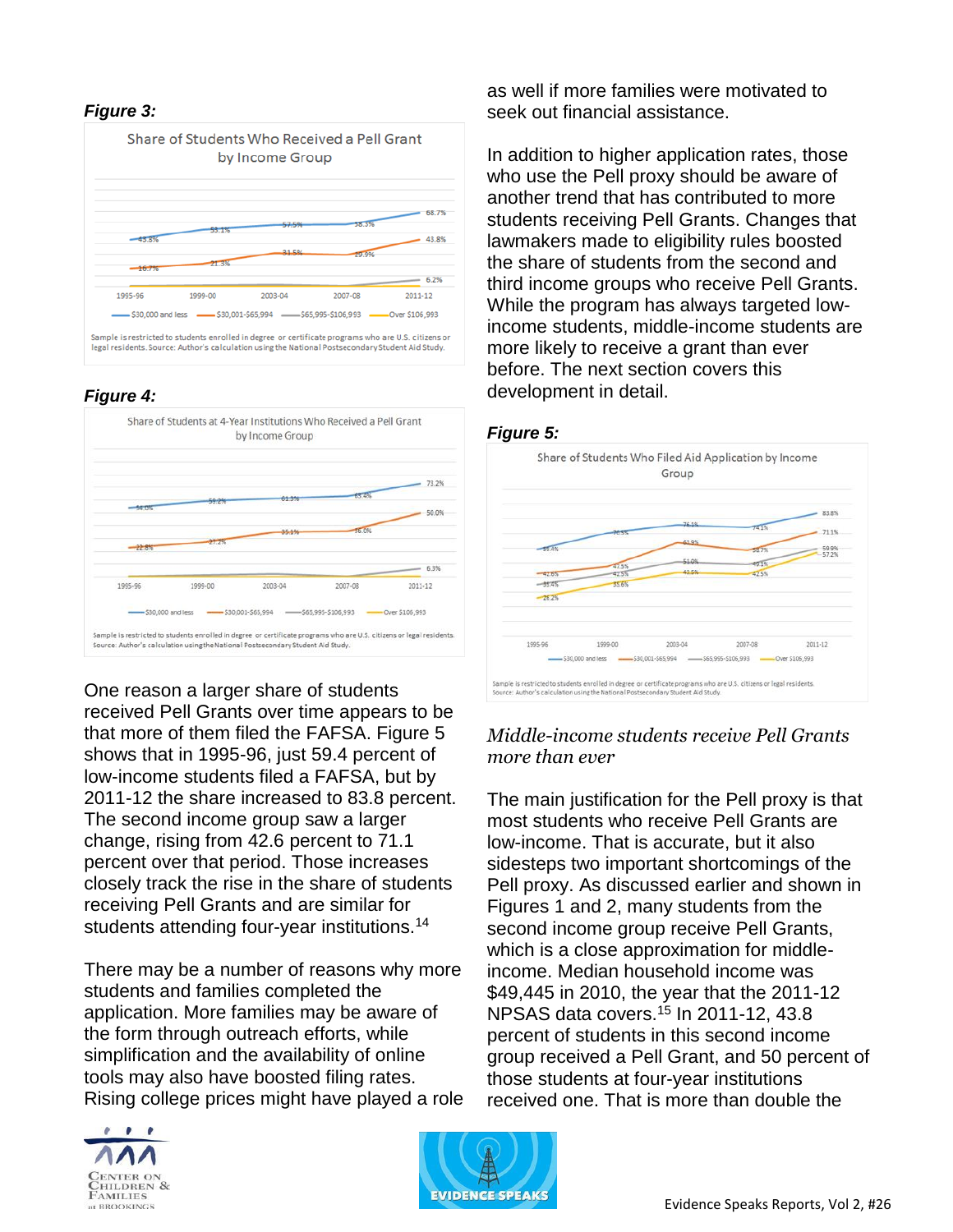share who received grants in 1995-96. Even a small share of students from the third income group (6.2 percent) received Pell Grants in 2011-12 across all institutions, whereas none of these students received grants in 1995-96.

To be sure, some might argue that there is nothing inaccurate about the Pell proxy including students from the second and third income groups. In their view, counting only students in the first income group defines lowincome status too narrowly. The formula for the EFC, they would point out, incorporates information beyond a family's income, such as household size, and therefore provides a more comprehensive measure of a family's resources than income alone. Thus, the middle-income families who receive Pell Grants are more accurately counted as lowincome families because they have limited means to pay for college. Regardless of whether this makes the Pell proxy more or less accurate for identifying low-income students, the important point here is that eligibility has been moving up the income spectrum, changing what the proxy measures over time. And the policies that drove those changes had nothing to do with the EFC formula's more comprehensive measure of financial means.

The increase in the share of middle-income students who receive a Pell Grant is largely the result of Congress increasing the maximum Pell Grant at a rate that significantly exceeded inflation. Recall that a student is eligible for a Pell Grant if her EFC is less than the maximum Pell Grant. So if the maximum Pell Grant increases *faster than the rate of inflation over time*, but the EFC for a middleincome family increases *at only the rate of inflation*, more families will qualify for a grant at the margin. And the margin pushes further into income levels that are middle-income. Congress actually exacerbated the growing gap between the maximum grant and EFCs by making the EFC formula more generous (i.e., reducing families' EFCs) over time—



To see this effect, consider that families in the second income group had a median EFC of \$3,059 in 1995-96, after adjusting for inflation.<sup>17</sup> Because that was higher than the maximum Pell Grant of \$2,960 that year, most students in that income group did not qualify for a Pell Grant. In 2011-12, however, students in that income group were much more likely to qualify. The median EFC for this income group actually fell in real terms to \$2,529, while the maximum Pell Grant increased faster than inflation to \$5,550.<sup>18</sup> Thus, students from the second income group with a median EFC who did not qualify for a grant in 1995-96 were eligible for a Pell Grant of \$3,021 in 2011-12.

That a greater share of middle-income students now receive Pell Grants is only part of the Pell proxy's middle-income problem. Looking at the share of all students who receive a Pell Grant who are middle-income, rather than the share of middle-income students who receive a Pell Grant reveals another issue. At four-year institutions, students from the second and third income groups have made up as much as 38.1 percent of Pell Grant recipients (2003-04), a surprisingly high share given that the Pell proxy is supposed to measure low-income status.

That figure has fluctuated considerably over time, which adds to the imprecision of the Pell proxy (see Figure 6). For example, a large increase in the size of the maximum Pell Grant between 1999-00 and 2003-04 boosted the share of Pell Grant recipients in the second and third income groups to its highest share, 38.1 percent. More middle-income students continued to gain eligibility for Pell Grants in later years, but that trend was more than offset by a different trend. A spike in the share of students enrolled in four-year



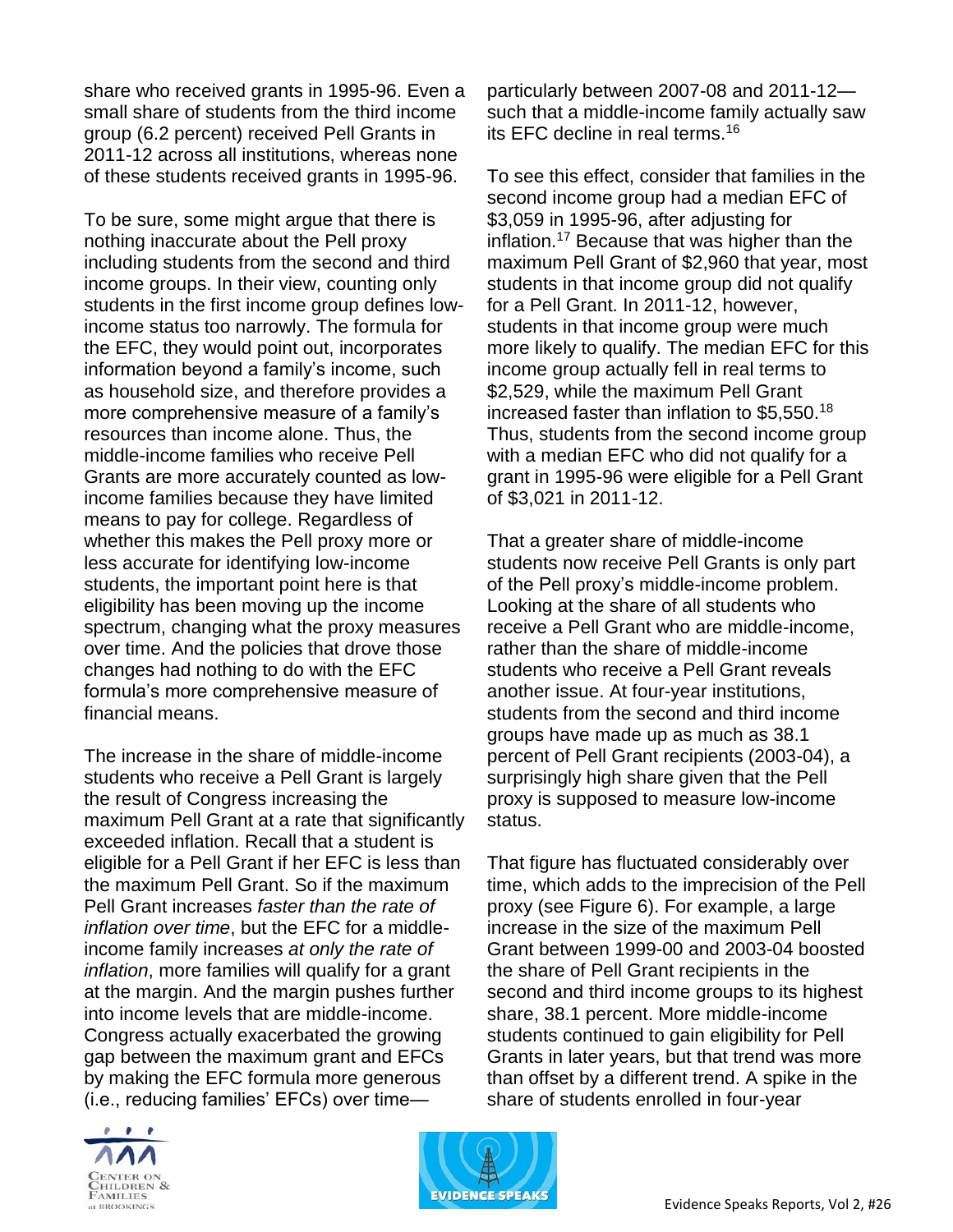institutions shifted the distribution of all Pell Grant recipients toward the low-income group. The increase in low-income enrollment has likely reversed in recent years and forthcoming data should show that the share of Pell Grant recipients who are middleincome is increasing again.



### *Conclusion: Implications for researchers and policymakers*

The Pell proxy is the most widely-used measure among researchers and the media to determine the share of low-income students enrolled in individual colleges and universities because data on student incomes are largely unavailable or limited. Those who use the Pell proxy rarely note, however, that far fewer than 100 percent of low-income students receive Pell Grants, even at fouryear institutions. As this analysis shows, colleges and universities may be enrolling many more low-income students than the Pell proxy suggests.

Another flaw in the Pell proxy cuts the other way. Many middle-income students now receive Pell Grants, meaning the Pell proxy is capturing students who are not low-income. While it is possible that the undercounting of low-income students and the inclusion of middle-income students in the Pell proxy cancel one another out, each flaw may vary



from one institution to another. For example, if one university's Pell Grant students are mostly middle-income and a second university's Pell Grant students are entirely low-income, the Pell proxy would inaccurately treat the two institutions as enrolling similar numbers of low-income students. The Pell proxy could also inaccurately show that two institutions that actually enroll the same number of lowincome students enroll different numbers if one enrolls low-income students more likely to file and claim a Pell Grant while the other enrolls low-income students less likely to apply for or claim one.

While the undercounting and overcounting issues might wash, the problems with using the Pell proxy to measure enrollment over time are irrefutable. The significant changes in Pell Grant take-up rates, eligibility rules, and enrollment patterns over time make the Pell proxy extremely unreliable for tracking changes in low-income student enrollment over more than a few years. Researchers and the media should avoid the Pell proxy altogether for such analyses. While the NPSAS can provide more reliable information about enrollment trends than the Pell proxy, it does not provide information usable at the institution level. Therefore, the federal government should develop and make a new source of data available.

The approach used in the Chetty study referenced earlier offers a model. The researchers used federal tax forms that institutions of higher education must file for nearly each student who enrolls (Form 1098 T) to build a dataset that includes information on family income. Policymakers could enable federal agencies to make this data more widely available while adopting measures to protect privacy. They can also address the limitation in the data regarding the exclusion of most independent students. Chetty excluded these students because his study was focused on parental incomes, but data on independent students' incomes can be

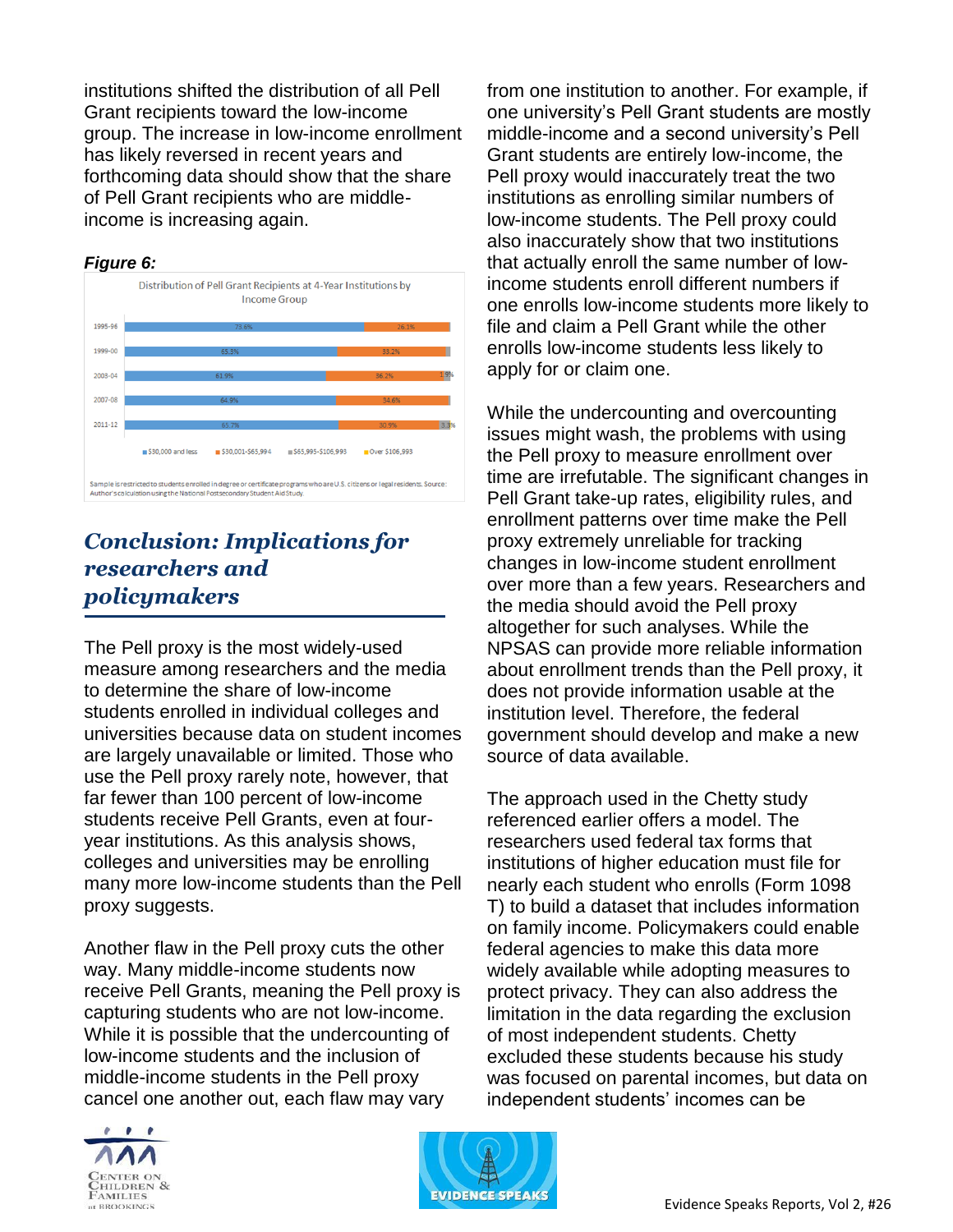obtained in the same manner as for the parents of dependent students.

Another finding from this analysis—the increasing share of middle-income students who apply and qualify for a Pell Grant—has implications beyond the accuracy of the Pell proxy. This trend highlights a design feature of the Pell Grant program that deserves more scrutiny. When Congress increases the maximum Pell Grant faster than the rate of inflation (which it tends to do over long periods of time because college prices rise faster than inflation) but does not make commensurate changes to the eligibility formula, more middle-income families qualify for a grant.

This is a result of the sliding-scale formula for grant eligibility, which increases the cost of the program more than would be necessary to increase grants for the lowest income students. Policymakers and researchers may wish to scrutinize the merits of providing middle-income families with Pell Grants, especially when it comes at the expense of providing larger grants to students with the lowest incomes. Past proposals in Congress have sought to remedy this issue by establishing a maximum income limit for a Pell Grant or making other adjustments to the eligibility formula.<sup>19</sup>

This analysis also shows how the Pell Grant proxy could be more accurate than data on student and family incomes for measuring the number of low-income students in institutions of higher education. Some of the low-income students who do not receive a Pell Grant have sufficient assets that the EFC formula disqualifies them for a grant. The Pell proxy excludes this group of students, whereas a dataset including only income information would count such students as low-income. Whether these students should be counted as low-income in the EFC formula or in analyses using the Pell proxy is certainly open to debate.



While the Pell proxy could be a more accurate measure of a family's ability to pay for college because it captures more than income information, most of the findings in this analysis point to significant shortcomings in the Pell proxy. Researchers and the media should do more to acknowledge and disclose those limitations when using the Pell proxy. That might also help convince policymakers to make better data available to measure the share of low-income students enrolled in colleges and universities.

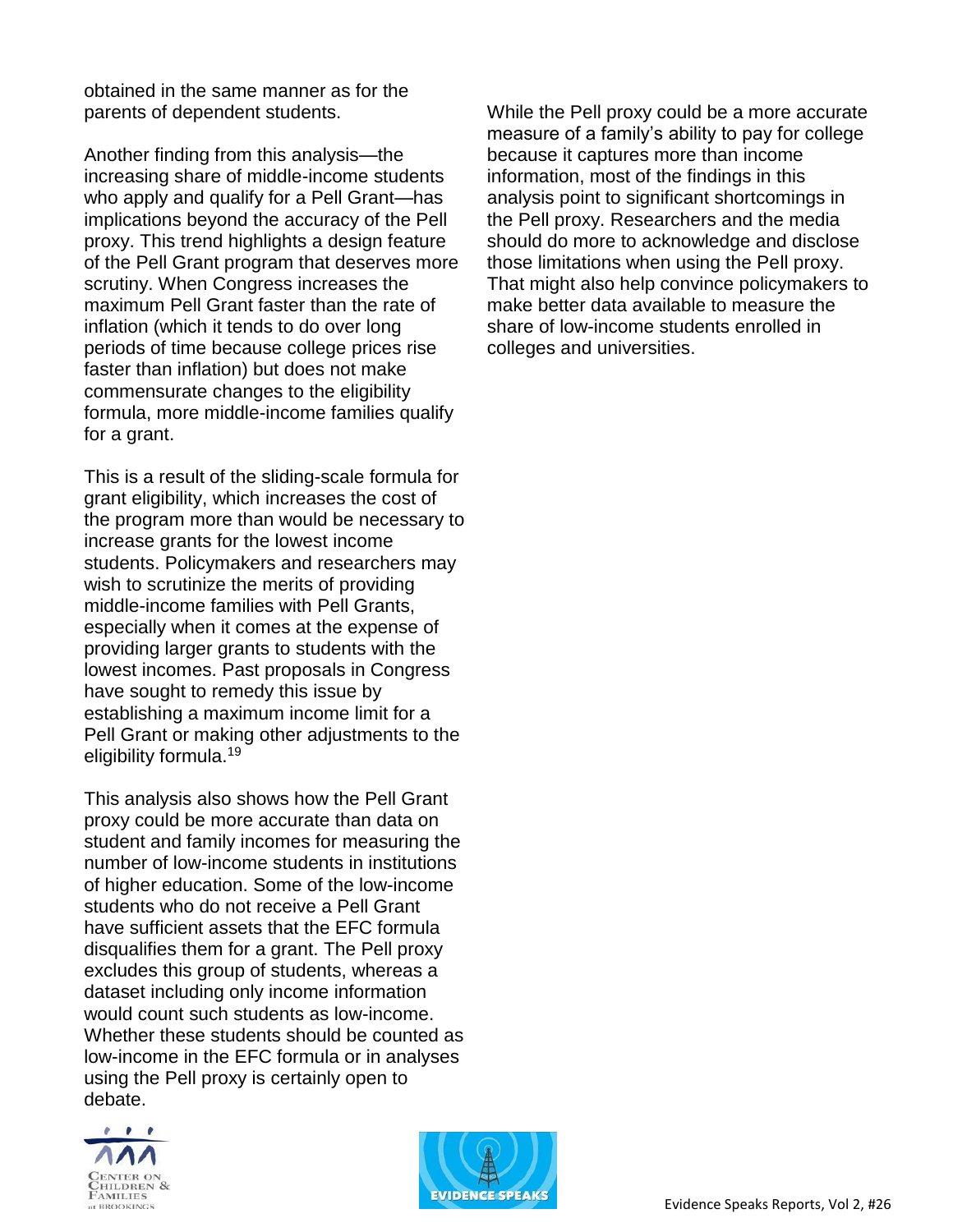<sup>1</sup> US News & World Report, "Economic Diversity Among the Top 25," [www.usnews.com/best-colleges/rankings/national-universities/economic](https://www.usnews.com/best-colleges/rankings/national-universities/economic-diversity-among-top-ranked-schools)[diversity-among-top-ranked-schools.](https://www.usnews.com/best-colleges/rankings/national-universities/economic-diversity-among-top-ranked-schools)

<sup>2</sup> Anthony P. Carnevale and Martin Van Der Werf, "The 20% Solution: Selective Colleges Can Afford to Admit More Pell Grant Recipients," Center on Education and the Workforce, Georgetown University, 2017, [https://cew.georgetown.edu/wp-content/uploads/The-20-Percent-](https://cew.georgetown.edu/wp-content/uploads/The-20-Percent-Solution-web.pdf)[Solution-web.pdf.](https://cew.georgetown.edu/wp-content/uploads/The-20-Percent-Solution-web.pdf)

3 Jeffrey Tebbs and Sarah Turner, "College Education for Low-Income Student: A Caution about Using Data on Pell Grant Recipients," *Change: The Magazine of Higher Learning,* Volume. 37, Issue. 4 (2005) pp. 34-43. <sup>4</sup> For the 2011-12 year, students must qualify for a Pell Grant of at least 5% of the maximum grant of \$5,550 to receive a grant. Congress subsequently changed this threshold to 10%, moderately reducing eligibility. Prior to the percentage-based policy, lawmakers set a nominal amount for the threshold. Student had to qualify for at least a \$200 Pell Grant to receive one during the other years covered in this study. There is an alternative method for calculating eligibility than the maximum-grant-minus-EFC approach, and students qualify for the lesser of the two amounts. The alternative method subtracts a student's EFC from the cost of attendance; the difference is the value of the Pell Grant he receives. Most students are not awarded Pell Grants using this method because it rarely results in the lesser Pell Grant. That is because a student's cost of attendance is typically larger than the maximum Pell Grant award, so subtracting EFC from cost of attendance results in a larger Pell Grant than subtracting EFC from the maximum Pell Grant. This alternative method is predominantly used for students at low-cost colleges to limit their Pell Grant to their relatively low expenses as they cannot be awarded a Pell Grant in excesses of the cost of attendance.

<sup>5</sup> While students qualified for a Pell Grant if the maximum grant exceeded their EFC by \$278, the minimum grant they received was not be less than \$555 under a policy to increase the size of the minimum grant. In years prior to 2011-12 in this analysis, a similar policy set the minimum grant at \$400 for students qualifying for at least \$200.

6 Institutions report the number of enrolled undergraduate students in each of five income groups: \$0-\$30,000; \$30,001-\$48,000; \$48,001- \$75,000; \$75,001-\$110,000; and \$110,001 and over. The institution uses the income information on a student's FAFSA in computing this statistic for IPEDS. To be counted in the statistics students must be full-time and they must be first-time (defined as first-year students who have never attended a postsecondary institution before). They must be enrolled in the fall, awarded federal financial aid (at any point during the year), be seeking a degree or certificate, and they must be paying the in-district or in-state tuition rate, if attending a public institution. For an example of how restrictive these exclusions can be, consider the University of Maryland-College Park. In Fall 2014, UMD had 27,056 undergraduate students. Of those, 4,140 were full-time, first-time, and degree/certificate-seeking. Of those, 3,050 were awarded any aid (from the government or the institution, or other sources). Of those, 1,800 paid the in-state tuition rate. Of those, 1,249 were awarded any Title IV federal student aid. These 1,249 students form the basis for the student income data in IPEDS. They represent 30% of all full-time, first-time, and degree/certificate-seeking undergraduate students at UMD, and just 5% of all undergraduate students in attendance.

<sup>7</sup> Raj Chetty et al., "Mobility Report Cards: The Role of Colleges in Intergenerational Mobility," Equality of Opportunity Project, Stanford University, July 2017[, www.equality-of-](http://www.equality-of-opportunity.org/papers/coll_mrc_paper.pdf)

#### [opportunity.org/papers/coll\\_mrc\\_paper.pdf.](http://www.equality-of-opportunity.org/papers/coll_mrc_paper.pdf)

8 In 2011-12, 27% of low-income students enrolled in degree or certificate programs (those earning \$30,000 or less) started college at the age of 23 or older and thus would not appear in these data. The same is true for 16% of low-income students at four-year institutions. Author's calculation using the National Postsecondary Student Aid Study, 2011-12.

<sup>9</sup> All adjustments for inflation use the Personal Consumption Expenditures price index.

<sup>10</sup> These groups reflect quartiles for family incomes of all dependent undergraduates in the 2011-12 dataset and are adjusted for inflation for datasets from earlier years. However, the analysis includes all

undergraduates—independent and dependent students. The low-income group created using these quartiles for dependent students is useful for this analysis because it is more closely aligned with eligibility rules for the Pell Grant program than is the lowest income group using quartiles for all undergraduates. Many independent students have very low, or no incomes, and including them for purposes of determining income group cut points results in two low-income groups. Specifically, the bottom two quartiles are \$0-\$14,125 and \$14,126-\$35,000.

 $11$  Average total income is about \$4,000 higher than average adjusted gross income in the 2011-12 dataset as it is a more comprehensive measure of income.

<sup>12</sup> This analysis is already limited to students who meet the degree program and citizenship requirements for Pell Grants; those factors can therefore be ruled out as explanations.

13 Adam Looney and Constantine Yannelis, "A Crisis in Student Loans? How Changes in the Characteristics of Borrowers and in the Institutions They Attend Contributed to Rising Loan Defaults," Brookings, Fall 2015, [https://www.brookings.edu/wpcontent/uploads/2015/09/LooneyTextFall1](https://www.brookings.edu/wpcontent/uploads/2015/09/LooneyTextFall15BPEA.pdf) [5BPEA.pdf;](https://www.brookings.edu/wpcontent/uploads/2015/09/LooneyTextFall15BPEA.pdf) The share of students currently in default is based on the author's calculation using U.S. Department of Education, "Federal Student Loan Portfolio," 2017, [https://studentaid.ed.gov/sa/about/data-](https://studentaid.ed.gov/sa/about/data-center/student/portfolio)

[center/student/portfolio.](https://studentaid.ed.gov/sa/about/data-center/student/portfolio) It includes total number of borrowers in default in 2017 as a share of all borrowers whose loans have come due and are not in in-school status or grace period.

<sup>14</sup> Students in the highest two income groups also saw increases in application rates, but these students are generally not eligible for Pell Grants. They file the FAFSA mainly to gain access to federal student loans or because a state aid program or the institution they attend requires it. <sup>15</sup> US Census, "Income, Poverty, and Health Insurance Coverage in the United States: 2010,"

[https://www.census.gov/prod/2011pubs/p60-239.pdf#page=5;](https://www.census.gov/prod/2011pubs/p60-239.pdf#page=5) A few statistics can help determine the extent to which the cutoff for the second income group might be producing the appearance that many middleincome students receive a Pell Grant when these students might be better categorized as low-income. In other words, it is important to know how many students in the second income group are just over the \$30,000 cutoff. Looking at the distribution of student incomes for students who received a Pell Grant in the second income group shows that median income is \$44,767, near the midpoint for that income group. Moreover, a quarter of these students have incomes between \$54,762 and \$65,994, making this group a reasonable grouping for middle-income. Income at the 10th percentile for this group is \$32,397; at the 25th percentile it is \$36,472. <sup>16</sup> The College Cost Reduction and Access Act (CCRAA) of 2007 made a number of changes to how the EFC is calculated. The changes that have the greatest relevance for the increases in share of middle-income students eligible for Pell Grants were those made to the "Income Protection Allowances." The EFC calculation excludes a set amount of income based on a family's situation. The CCRAA increased those limits for the 2009-10 through 2012-13 years and then indexed the higher levels to inflation thereafter. Unlike other changes included in the law, the changes to the Income Protection Allowances reduced EFCs for all applicants, not those primarily with low-incomes. College Cost Reduction and Access Act of 2007, Public Law 110-84[, https://www.congress.gov/110/plaws/publ84/PLAW-](https://www.congress.gov/110/plaws/publ84/PLAW-110publ84.pdf)[110publ84.pdf.](https://www.congress.gov/110/plaws/publ84/PLAW-110publ84.pdf)

<sup>17</sup> Figure is only for students who filed a FAFSA. While the NPSAS includes an imputed value for those who did not file, the imputed figure is not included here.

<sup>18</sup> The distribution of incomes within the second income group was not substantially different in 2011-12 than it was in 1995-96. Therefore, the reduction in the EFC was the result of policy changes Congress had made to the formula not a downward shift in the distribution of incomes in that income group

<sup>19</sup> Fiscal Year 2015 Budget Resolution, ["](http://budget.house.gov/uploadedfiles/fy15_blueprint.pdf)The Path to Prosperity," [http://budget.house.gov/uploadedfiles/fy15\\_blueprint.pdf](http://budget.house.gov/uploadedfiles/fy15_blueprint.pdf) ; Congressional Budget Office "Options for Reducing the Deficit: 2017 to 2026," December 201[6,](https://www.cbo.gov/sites/default/files/114th-congress-2015-2016/reports/52142-budgetoptions2.pdf) [www.cbo.gov/sites/default/files/114th-congress-2015-](https://www.cbo.gov/sites/default/files/114th-congress-2015-2016/reports/52142-budgetoptions2.pdf) [2016/reports/52142-budgetoptions2.pdf.](https://www.cbo.gov/sites/default/files/114th-congress-2015-2016/reports/52142-budgetoptions2.pdf)